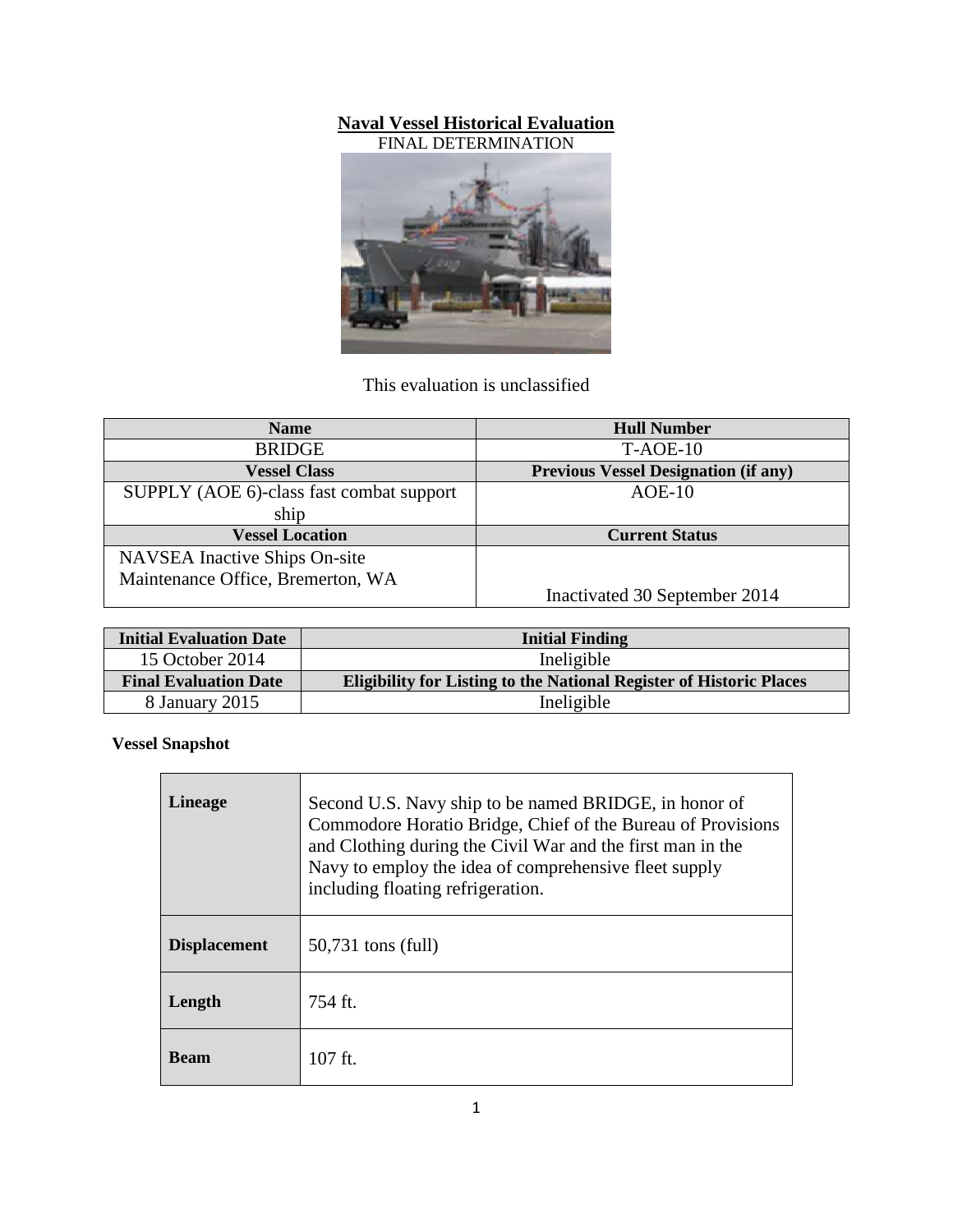| <b>Draft</b>          | 40 ft. (max.)                                                                                                                                                                         |
|-----------------------|---------------------------------------------------------------------------------------------------------------------------------------------------------------------------------------|
| <b>Speed</b>          | $30+$ knots                                                                                                                                                                           |
| <b>Propulsion</b>     | Four LM-2500 Gas Turbine Engines (100,000 shp)<br>Two Reversing Reduction Gears (RRGs)<br>Four Reversing Converter Couplings (RRCs)<br>Two Shafts with 23-Foot Fixed-Pitch Propellers |
| <b>Armament</b>       | (removed prior to transfer to MSC): 25 mm Close-in Weapons<br>System; 25 mm Sea Sparrow missile system; Super Rapid<br>Blooming Off board Chaff launchers.                            |
| <b>Laid Down</b>      | 2 August 1994                                                                                                                                                                         |
| <b>Launched</b>       | 24 August 1996                                                                                                                                                                        |
| <b>Built By</b>       | National Steel and Shipbuilding Company, San Diego, CA                                                                                                                                |
| <b>Sponsor</b>        | Mrs. Julie P. Hamre, wife of Deputy Secretary of Defense Dr.<br>John J. Hamre                                                                                                         |
| <b>Delivered</b>      | 1 April 1998                                                                                                                                                                          |
| <b>Commissioned</b>   | 5 August 1988, Seattle, WA                                                                                                                                                            |
| <b>Inactivated</b>    | 30 September 2014                                                                                                                                                                     |
| <b>Decommissioned</b> | 29 June 2004; transferred to the Military Sealift Command                                                                                                                             |

## **Vessel History**

| <b>Deployment</b> | BRIDGE was a supply ship providing fuel, ammunition, provisions, freight    |
|-------------------|-----------------------------------------------------------------------------|
| <b>Summary</b>    | storage, and mail delivery for a carrier group. Joined JOHN C. STENNIS      |
|                   | Carrier Strike Group in Afghan war zone, 11/2001. Participated in Operation |
|                   | IRAQI FREEDOM and Operation ENDURING FREEDOM as part of                     |
|                   | NIMITZ (CVN 68) Carrier Strike Group.                                       |
|                   |                                                                             |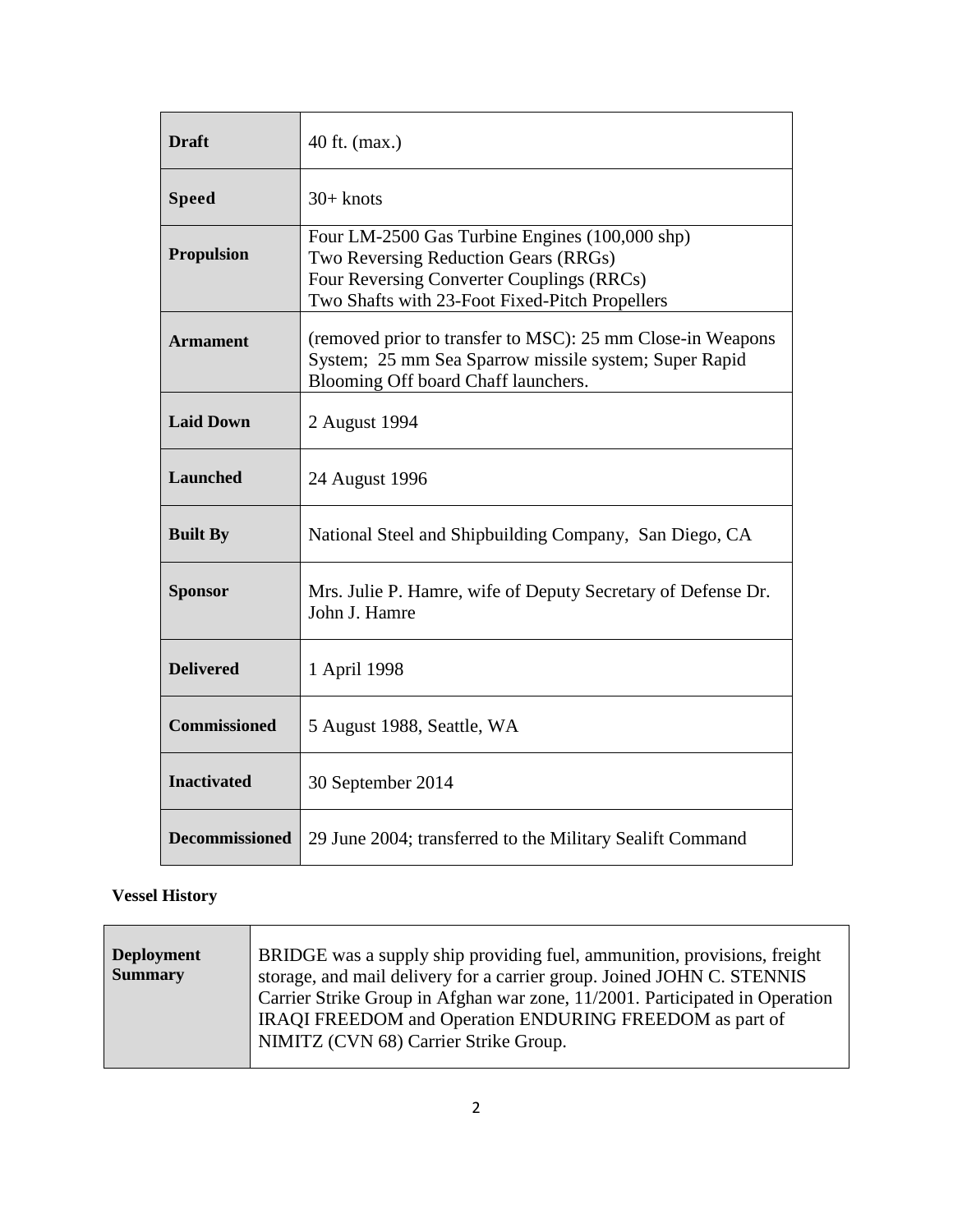|                                    | AUG 2001 - OCT 2002 Middle Pacific                                                                                                                                                                                                                                                                                                                                                                                                                                              |
|------------------------------------|---------------------------------------------------------------------------------------------------------------------------------------------------------------------------------------------------------------------------------------------------------------------------------------------------------------------------------------------------------------------------------------------------------------------------------------------------------------------------------|
|                                    | FEB 2003 - NOV 2003 Desert Shield                                                                                                                                                                                                                                                                                                                                                                                                                                               |
|                                    | Demilitarized in 2004 prior to turnover to MSC.                                                                                                                                                                                                                                                                                                                                                                                                                                 |
| <b>Awards</b>                      | 1 Armed Forces Expeditionary Medal (2000)                                                                                                                                                                                                                                                                                                                                                                                                                                       |
|                                    | 1 Navy "E" Ribbon (2002)                                                                                                                                                                                                                                                                                                                                                                                                                                                        |
|                                    | 1 Meritorious Unit Commendation (2002)                                                                                                                                                                                                                                                                                                                                                                                                                                          |
|                                    | 1 Humanitarian Service Award (2011) for relief efforts in Japan                                                                                                                                                                                                                                                                                                                                                                                                                 |
| <b>Noteworthy</b><br><b>Events</b> | In March 2011, the ship was deployed off northeastern Japan to assist with<br>relief efforts after the earthquake and tsunami. Multiple surveys and repeated<br>tests for traces of radiation have proven that during that time, the ship was<br>not exposed to any leaking radiation from the Fukushima I nuclear accidents.<br>BRIDGE conducted 25 underway replenishment operations, delivering more<br>than 1.8 millions gallons of fuel in support of Operation TOMODACHI. |
| DANFS* Entry                       | Placeholder entry 5 Nov 2013                                                                                                                                                                                                                                                                                                                                                                                                                                                    |

\**Dictionary of American Naval Fighting Ships*

## **Criteria Evaluation<sup>1</sup>**

 $\overline{\phantom{a}}$ 

| Was the vessel awarded an individual      |                |
|-------------------------------------------|----------------|
| <b>Presidential Unit Citation?</b>        |                |
|                                           | N <sub>0</sub> |
| ii. Did an individual act of heroism take |                |
| place aboard the vessel such that an      |                |
| individual was subsequently awarded       | N <sub>0</sub> |
| the Medal of Honor or the Navy Cross?     |                |
| iii. Was a President of the United States |                |
| assigned to the vessel during his or her  | N <sub>0</sub> |
| naval service?                            |                |
| iv. Was the vessel was the first to       |                |
| incorporate engineering, weapons          |                |
| systems, or other upgrades that           | N <sub>0</sub> |
| represent a revolutionary change in       |                |

<sup>1</sup> Evaluation conducted using triggers established for naval vessels in *Program Comment for the Department of Navy for the Disposition of Historic Vessels*, issued by the Advisory Council for Historic Preservation on 15 March 2010.